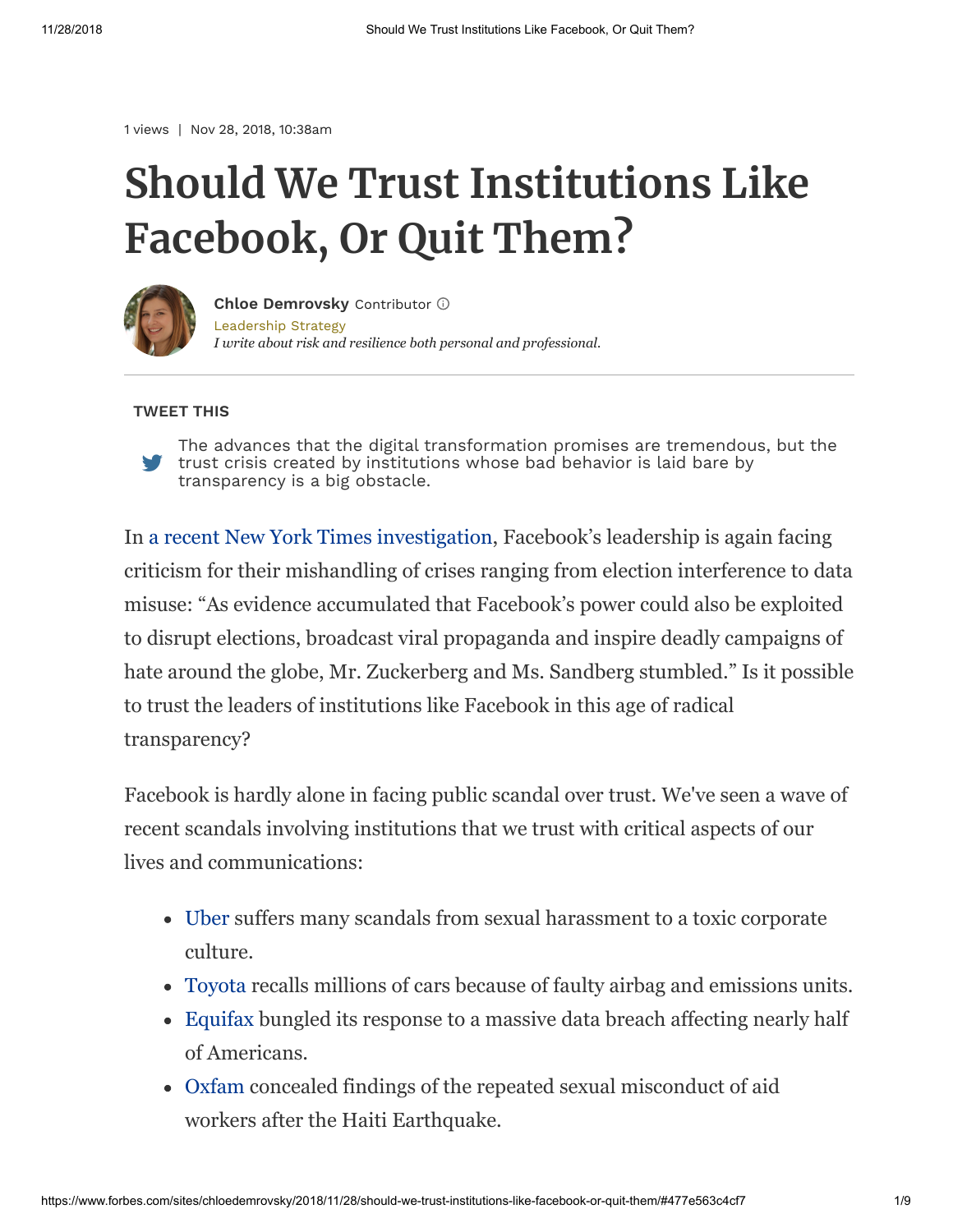[The Red Cross](https://www.propublica.org/series/red-cross) was fiercely criticized for its sloppy response to Hurricane Sandy.

There will surely be another example when you next open your news app or scroll through your Twitter feed. The 2018 [Edelman Trust Barometer](https://www.edelman.com/trust-barometer) shows that trust in U.S. institutions declined 9 points from the previous year, the steepest decline ever measured. The advances that the digital transformation promises are [tremendous, but the trust crisis created by institutions whose bad behavior is laid](https://twitter.com/intent/tweet?url=http%3A%2F%2Fwww.forbes.com%2Fsites%2Fchloedemrovsky%2F2018%2F11%2F28%2Fshould-we-trust-institutions-like-facebook-or-quit-them%2F&text=Digital%20transformation%20is%20promising%2C%20but%20the%20trust%20crisis%20created%20by%20institutions%27%20bad%20behavior%20is%20an%20obstacle.) bare by transparency is a big obstacle.



Will governments or business leaders find the key to data protection first? Facebook's CEO Mark Zuckerberg, right, meets with French President Emmanuel Macron in Paris in May 2018. Macron seeks to persuade Zuckerberg and other internet giants to discuss data protection issues at a Paris meeting set to focus on how they could use their global influence for the public good. (Christophe Petit Tesson/Pool via AP) ASSOCIATED PRESS

### **The Challenge of Change**

Our institutions, including our businesses, need to change. They need to find a way to thrive in the era of digital supremacy and live up to the scrutiny. How should they reposition themselves to embrace this transition in a way that is sustainable, inclusive and resilient? Is it possible to design a strategy for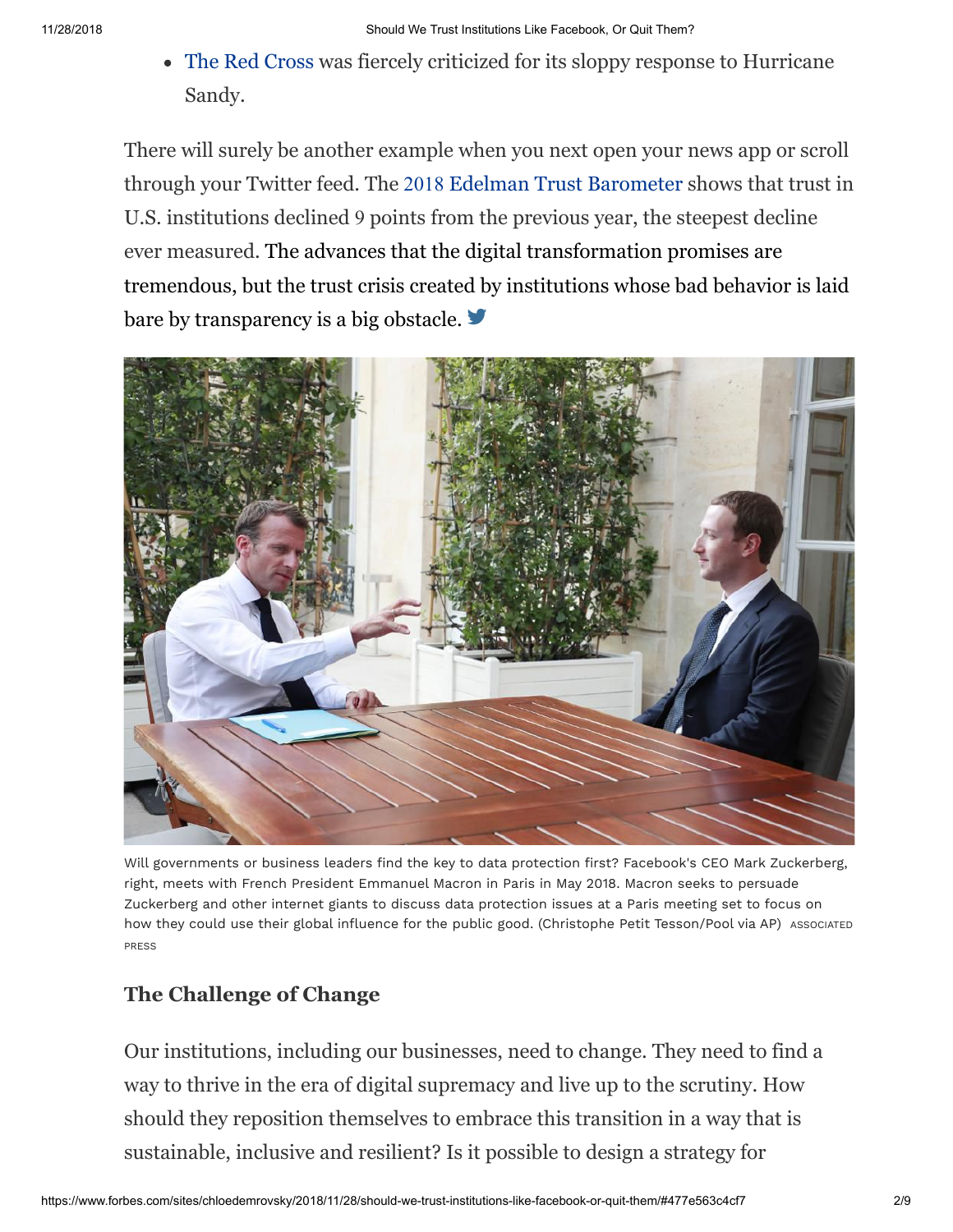navigating the information age that fosters trust rather than eroding it? What would that look like?

We perform many acts requiring trust—both in institutions and in each other over the daily course of our lives. We still rely on these trusting relationships to collectively move forward. As a result, amazing advances have been made in terms of life expectancy, poverty reduction, technology, and production capacity over the last century. There has never been a better time to be alive in human history, a point made eloquently by [Yuval Noah Harari.](https://www.ynharari.com/book/homo-deus/) We need to trust each other. Nevertheless, many people across the globe feel uncertain about their futures.

#### **YOU MAY ALSO LIKE**

Governments around the globe are finding it challenging to address the [discontent and uncertainty. This was clearly on display during Facebook's](https://www.washingtonpost.com/news/the-switch/wp/2018/04/11/zuckerberg-facebook-hearing-congress-house-testimony/?noredirect=on&utm_term=.f5fdc0175653) Congressional hearings. The oncoming digital transformation will make this even harder as new technologies mature, including machine intelligence, gene editing, mixed reality, robotics, cyberwarfare. How can our leaders guide us through this monumental impending challenge when many of them have no idea how the basics work? This lack of clarity from regulators creates ongoing challenges for business leaders.

#### **A Radical Solution?**

Radical transparency suggests that they should embrace the openness by reorganizing into loose networks rather than hierarchical systems and that the default should be to allow access to data rather than try to prevent it. This idea relies on extreme trust and willfully ignores the impact that nefarious actors can have. Is it even possible to prevent breaches from happening in a time in which the barriers to entry have been dramatically reduced? A determined actor can [leak the contents of an email server to attempt to disrupt an election or as Ted](http://tedkoppellightsout.com/)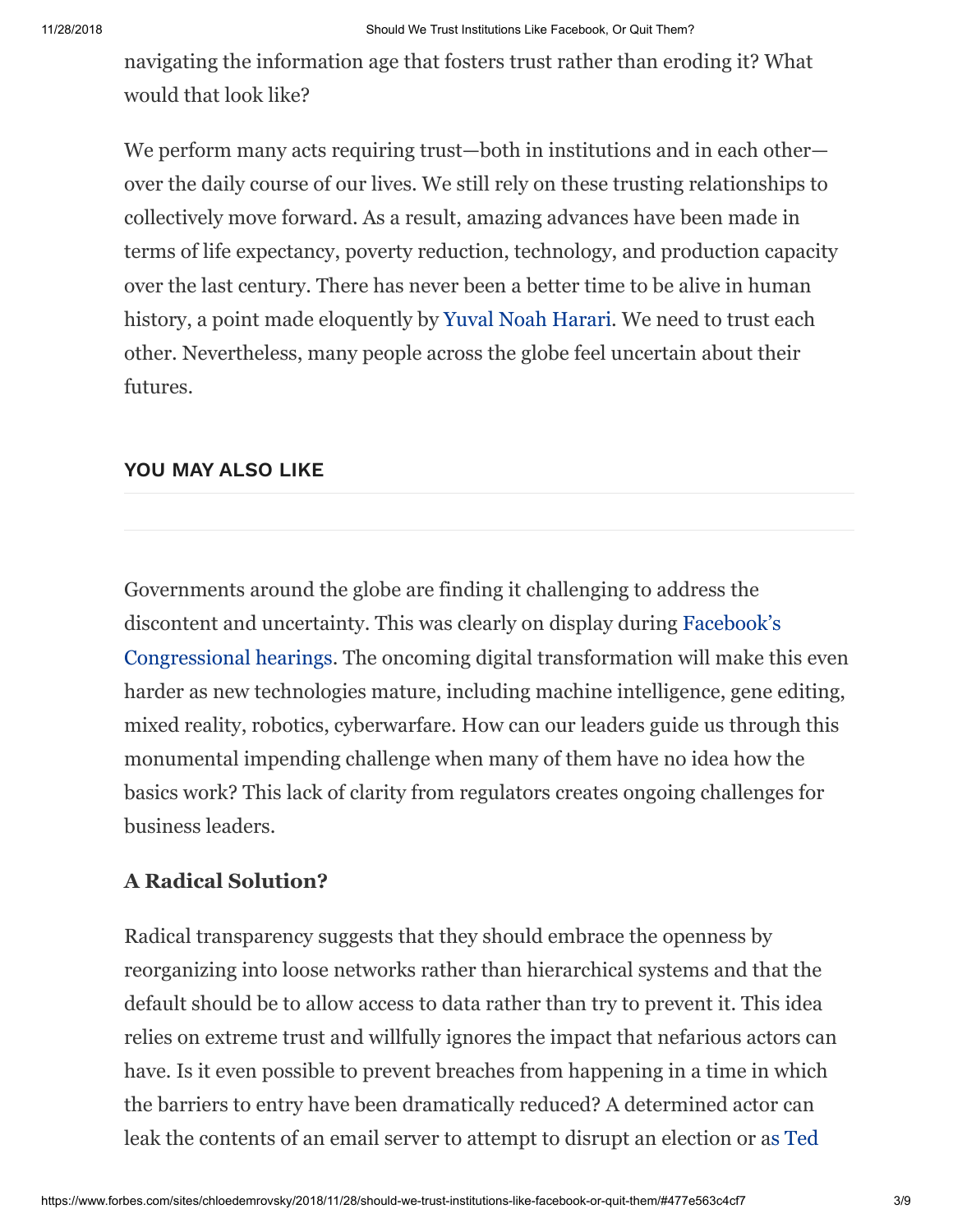[Koppell warns us, could even take out an aging national power grid with just a](http://tedkoppellightsout.com/) computer, which is much easier to obtain than a nuclear warhead. Our leaders need to find a way to lead us through these challenges, but the lack of societal trust is resulting more in a paralysis of inaction than a new era of thoughtful, forward-looking policymaking that would restore trust in leadership and the institutions that they represent.

The European Union is trying to carve out a policymaking leadership role for itself in data privacy through its new General Data Protection Regulation [\(GDPR\). I am far from sure that this regulation will generate solutions, bu](https://eugdpr.org/)t it has surely identified a major piece of the problem -- a critical component of designing systems of trust is how we treat the right to privacy. When our trust is broken, it is often related to an invasion of privacy.

### **Time Will Tell**

So, what is to be done? It is unlikely, undesirable, and probably impossible to try to reverse the course of this powerful digital disruption. In the long run, history shows us that it will lead to unforeseen advances, but it also tells us that the periods of transition often result in massive human suffering. Some leaders have tried to earn our trust by proposing ideas to innovate or retrain our way out of the [problem or even experimented with universal basic income, as was done in](https://www.economist.com/finance-and-economics/2018/04/26/the-lapsing-of-finlands-universal-basic-income-trial) Finland, with mixed results. There is reason to hope that market forces will sort out some of the problems as consumers become more conscious of the problem.

So yes, trusting an institution or another person with your privacy is a tremendous leap of faith, and yet it is one that we take all the time, according to the research of [Rachel Botsman](https://rachelbotsman.com/). Do you trust Google or Siri with your most intimate medical questions? Does the hive mind get to weigh in on what you plan to wear tomorrow? Does your Fitbit tell you when to go to bed at night? When did you last hop into a car with a total and complete stranger—were you hitchhiking or catching a Lyft? What's the difference? And I for one, can't break my Facebook habit in spite of their myriad issues. People will choose convenience over safety nearly every time and, in an odd way, that means trust is not dead—it's just shifting. Time will tell if our institutions can keep up.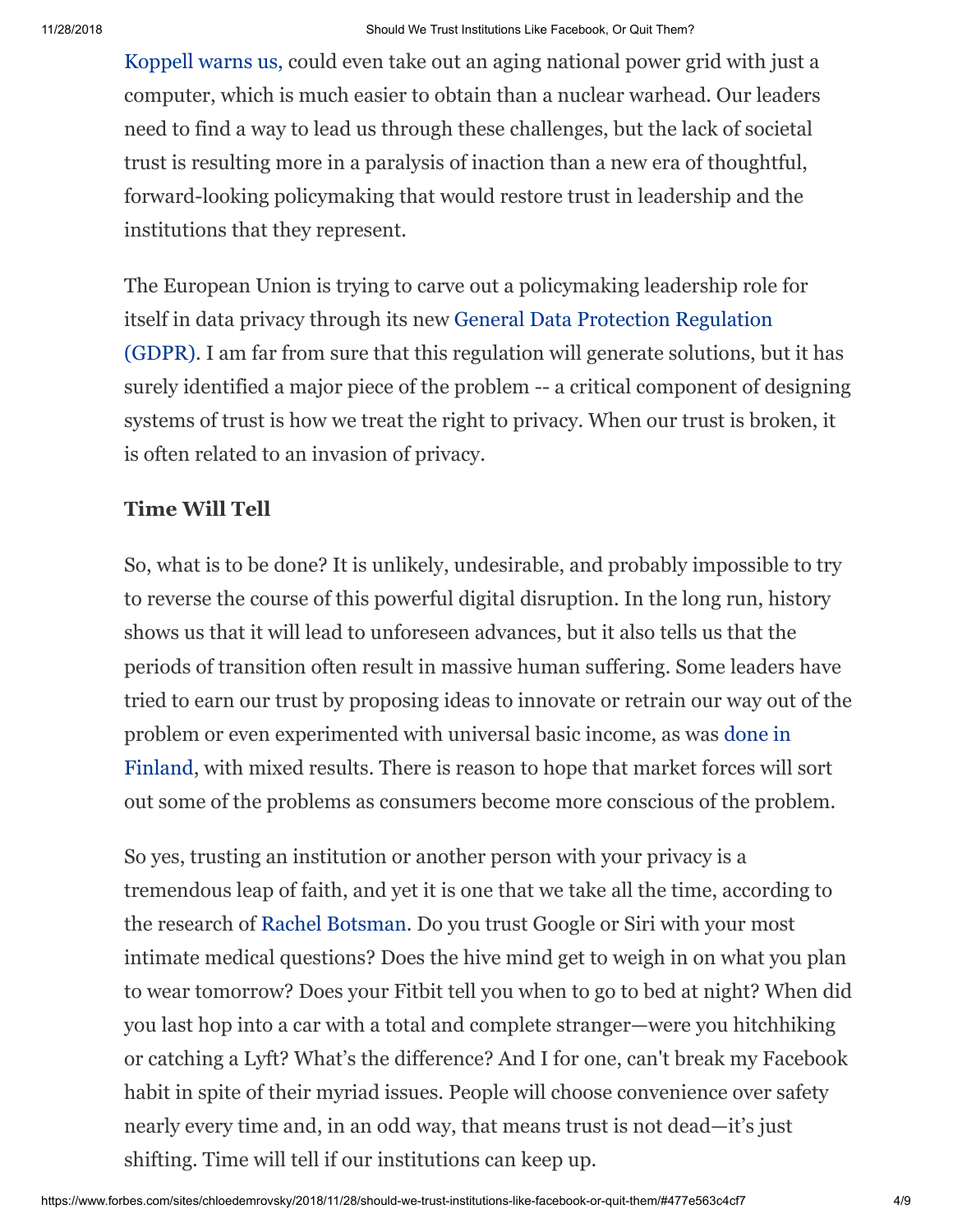*I am the president and CEO of Disaster Recovery Institute International (DRI), where I help organizations prepare for and recover from disasters both natural and manmade. Through DRI and as an adjunct professor at New York University, I have worked with the public, private a...* **[MORE](https://www.forbes.com/sites/chloedemrovsky/)**

12,104 views | Nov 26, 2018, 05:00am

# **How An HR Overhaul Helped Memphis Strengthen Its Emergency Services**



**Linda Currey Post** Brand [Contributor](https://www.forbes.com/sites/oracle/people/lindacurreypost/) **[Oracle](http://www.forbes.com/sites/oracle/)** BRANDVOICE

After several years of budget austerity and hiring freezes, morale was low and frustration was high among Memphis city employees. But when Jim Strickland was elected mayor in 2016, he promised to revitalize the city's workforce and improve the delivery of city services to more than 652,000 residents.

Looking to bring corporate HR practices to the city, Strickland named privatesector veteran Alexandria Smith as the city's new chief HR officer. The mayor also organized town hall meetings across Memphis to learn firsthand what residents want from city services. At the top of their list: faster responses to 911 calls and a stronger firefighter and police presence.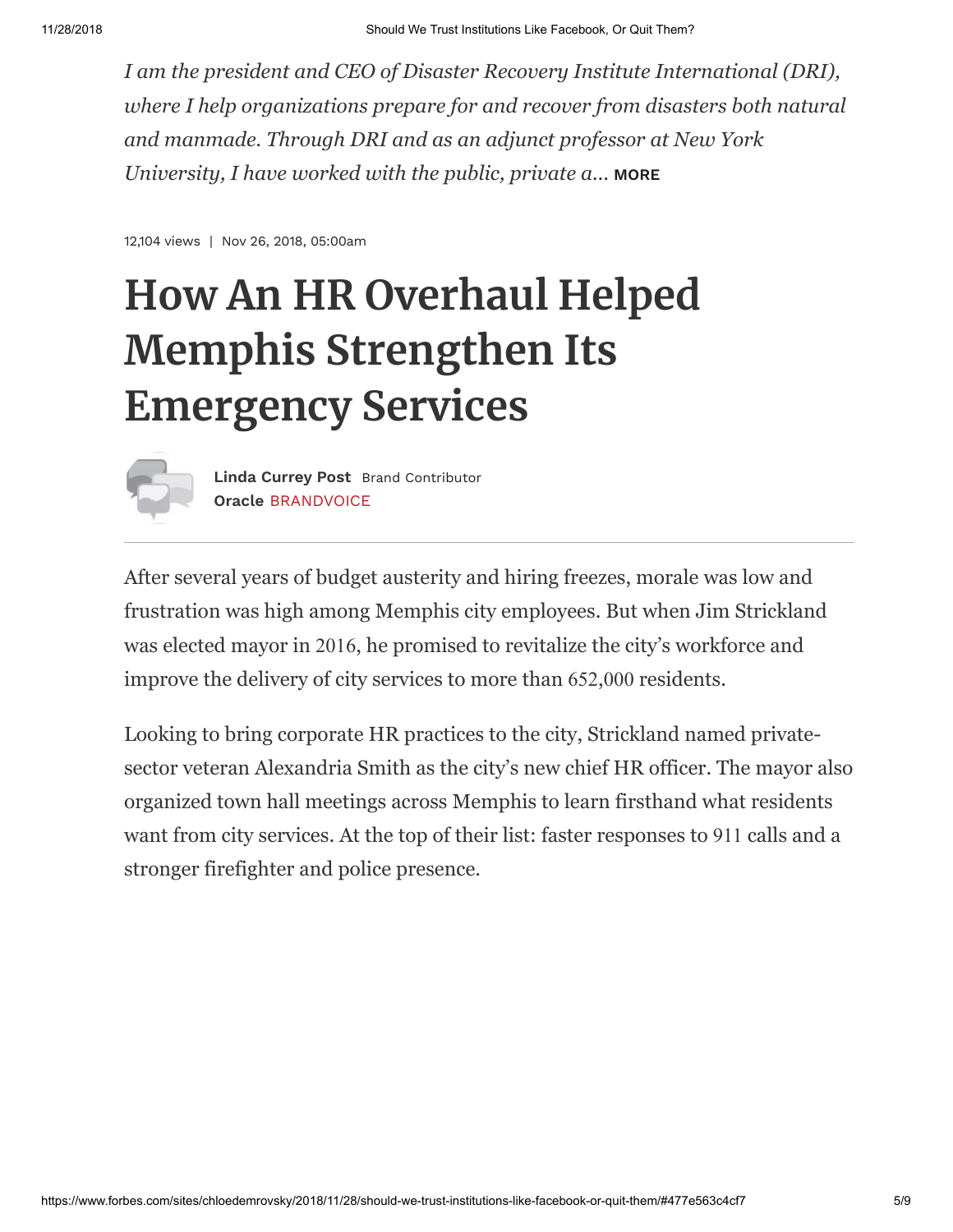

At the Memphis Real Time Crime Center, Sgt. Barbara Adams monitors various cameras focused on areas of downtown Memphis. COURTESY OF CITY OF MEMPHIS

"Our ability to attract and retain top talent makes a huge difference in our ability to deliver emergency services," says Chief Smith, as she is known around the office. "Essentially, our HR team is taking care of the employees who take care of our citizens."

One of Smith's first decisions was to replace the city's hiring, benefits management, and other on-premises HR applications with a modern, cloudbased application suite, [Oracle HCM Cloud.](https://cloud.oracle.com/hcm-cloud?source=:ex:nc:::RC_WWMK180119P00044:HCMcloudMemphis&SC=:ex:nc:::RC_WWMK180119P00044:HCMcloudMemphis&pcode=WWMK180119P00044) The new platform, with its recent addition of the [Taleo recruiting module](http://www.oracle.com/us/products/applications/taleo/enterprise/recruiting/features/index.html?source=:ex:nc:::RC_WWMK180119P00044:TaleoMemphis&SC=:ex:nc:::RC_WWMK180119P00044:TaleoMemphis&pcode=WWMK180119P00044)[,](http://www.oracle.com/us/products/applications/taleo/enterprise/recruiting/features/index.html) positions the HR team to hire and onboard emergency workers more efficiently through social sourcing and workflow.

## **[Listen to an interview with Memphis CHRO Alexandria Smith](http://www.blogtalkradio.com/steve-boese/2018/11/06/hr-happy-hour-346--implementing-a-new-hr-technology-strategy) about the city's transition to Oracle HCM Cloud**

Meanwhile, the HR team surveyed the city's emergency services employees to gauge their satisfaction with their career paths, salaries, benefits, and other job factors—then created a roadmap for improvements.

Among the impressive gains so far: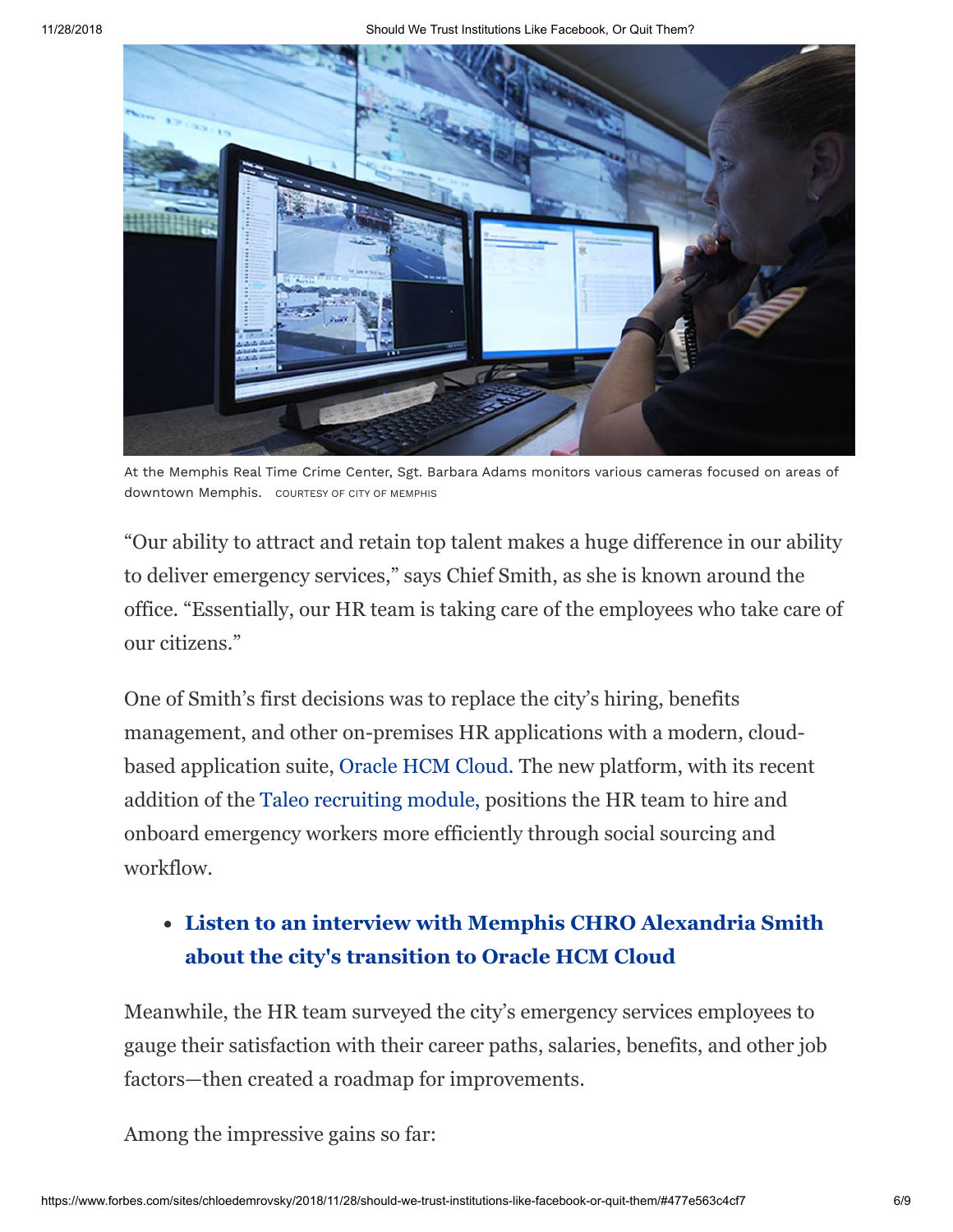• The Memphis 911 team has cut call waiting times from an average of more than 60 seconds to just under 8 seconds for 95% of calls, through improved hiring and comprehensive training.

• The city has brought in 419 police recruits since 2016, resulting in a net gain in officers last year for the first time in seven years. The city also has recruited 363 new firefighters.

• Memphis reduced attrition among police personnel by 25%, through a combination of improved compensation and benefits, management training opportunities, retention bonuses, and employee appreciation events.

• It increased employee engagement by 14 percentage points, as measured by an independent survey of employee opinions about city leadership, culture, and resources.

"All of our efforts around improving the recruitment and retention of employees seem to be working, but we have more to do," Smith says.

#### **Social Media, AI, and More**

Looking to the future, Smith says she and her HR team are excited about using social media along with their Oracle HCM Cloud platform to recruit job candidates. Smith also looks forward to using the platform's new artificial intelligence capabilities to identify police, firefighter, and 911 operator candidates with the requisite skills and experiences, as well as intangibles such as courage and the ability to think quickly in a crisis.

"Looking for talent for public safety jobs is like looking for a needle in a haystack," she says. "I'm watching what AI can do to help us recruit and retain the most talented people."

Among the other benefits of moving to a cloud-based HR system, according to Smith:

• Because Oracle—rather than city IT staffers or contractors—handles all of the system maintenance and updates, it frees the city's IT team to work on more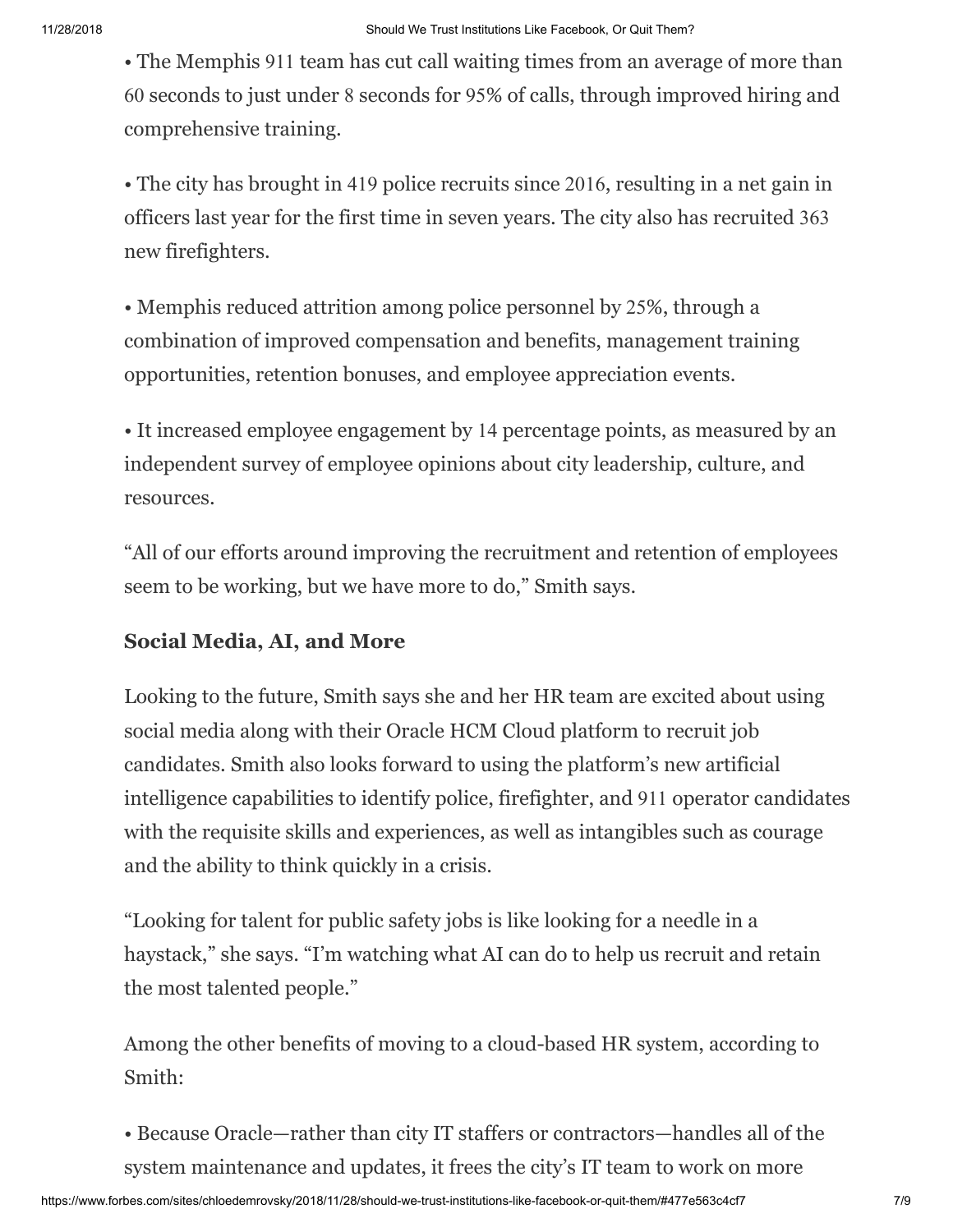critical projects.

 • It consolidates all employee data into one system, making it easier for HR team members to analyze and report on employee activities and trends.

• It's self-service, letting employees change their addresses, sign up for training, and work on performance reviews.

Previously, every time employees wanted to update their personnel files with something as simple as a new phone number, an HR staffer would have to fill out a form, put it in a neon-yellow folder, and carry it to the pile of other yellow folders on Smith's desk for her signature.

"Getting rid of the paper processes so we could be more efficient and agile as an organization, and spend our time on things that matter most, was very, very important," she says.

### **'Sense of Pride'**

Working with Oracle Consulting Services, the city deployed the core HR module of the Oracle application suite in December 2017. The city also chose a goal management module that helps employees track their personal achievements and progress against the mayor's priorities for their particular department. A compensation module lets the HR team track employee salaries and make sure their pay and benefits are competitive.

"My team is in the business of helping people who help others," Smith says. "We feel a sense of pride in our work because we know that the police officers, firefighters, and 911 operators we're hiring could one day help us or one of our loved ones in an emergency."

**Read the paper: [Tech empowers CHROs to be agents of change](https://www.oracle.com/webfolder/s/assets/digibook/future-of-hr/index.html?source=:ex:nc:::RC_WWMK180119P00044:CHROFutureReadyHR&SC=:ex:nc:::RC_WWMK180119P00044:CHROFutureReadyHR&pcode=WWMK180119P00044)**



**Linda Currey Post** Brand [Contributor](https://www.forbes.com/sites/oracle/people/lindacurreypost/)